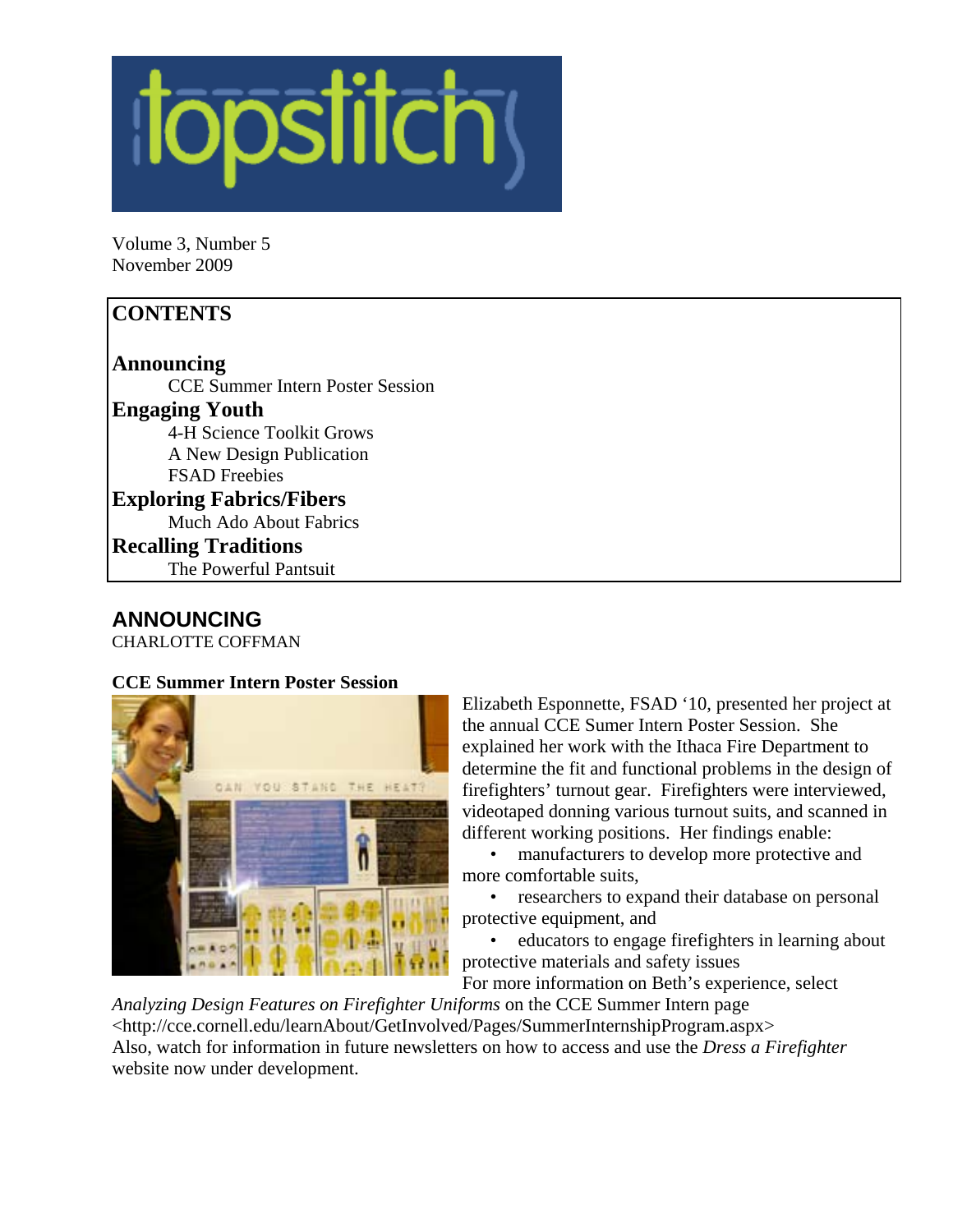## **ENGAGING YOUTH**

CHARLOTTE COFFMAN

#### **4-H Science Toolkit Grows**



The 4-H Science Engineering & Technology Program Work Team has received a New York State 4-H Foundation grant for continued development of the 4-H Science Toolkit, a series of hands-on science activities. The intent is to provide an interesting variety of activities that are quick to assemble, easy to lead, and simple to understand. Check out these units and the companion New York State Learning Standards on the NYS 4-H website http://nys4h.cce.cornell.edu.

- Animal Science
- Astronomy
- Climate in Your Backyard
- Entomology
- Flight
- GPS
- Lost Ladybug

Additional units are being prepared and will be posted later. If you use the activities and would like to distribute bookmarks that feature the website URL please contact Charlotte Coffman, cwc4@cornell.edu or 607-255-2009.

### **A New Design Publication**



On display at the NAE4-HA National Conference in Rochester was a new home environment publication *Design Decisions* written by Patricia Fairchild, University of Nebraska. The curriculum aims to teach youth to use design elements and principles, understand conservation and natural resources, develop practical life skills, create products and furnishings, and maintain items they already own. To learn more about this resource, visit their website at http://4h.unl.edu/designdecisions. If you would like to borrow the FSAD copy for a week for a closer look, contact Charlotte Coffman, ccwc4@cornell.edu or 607-255-2009.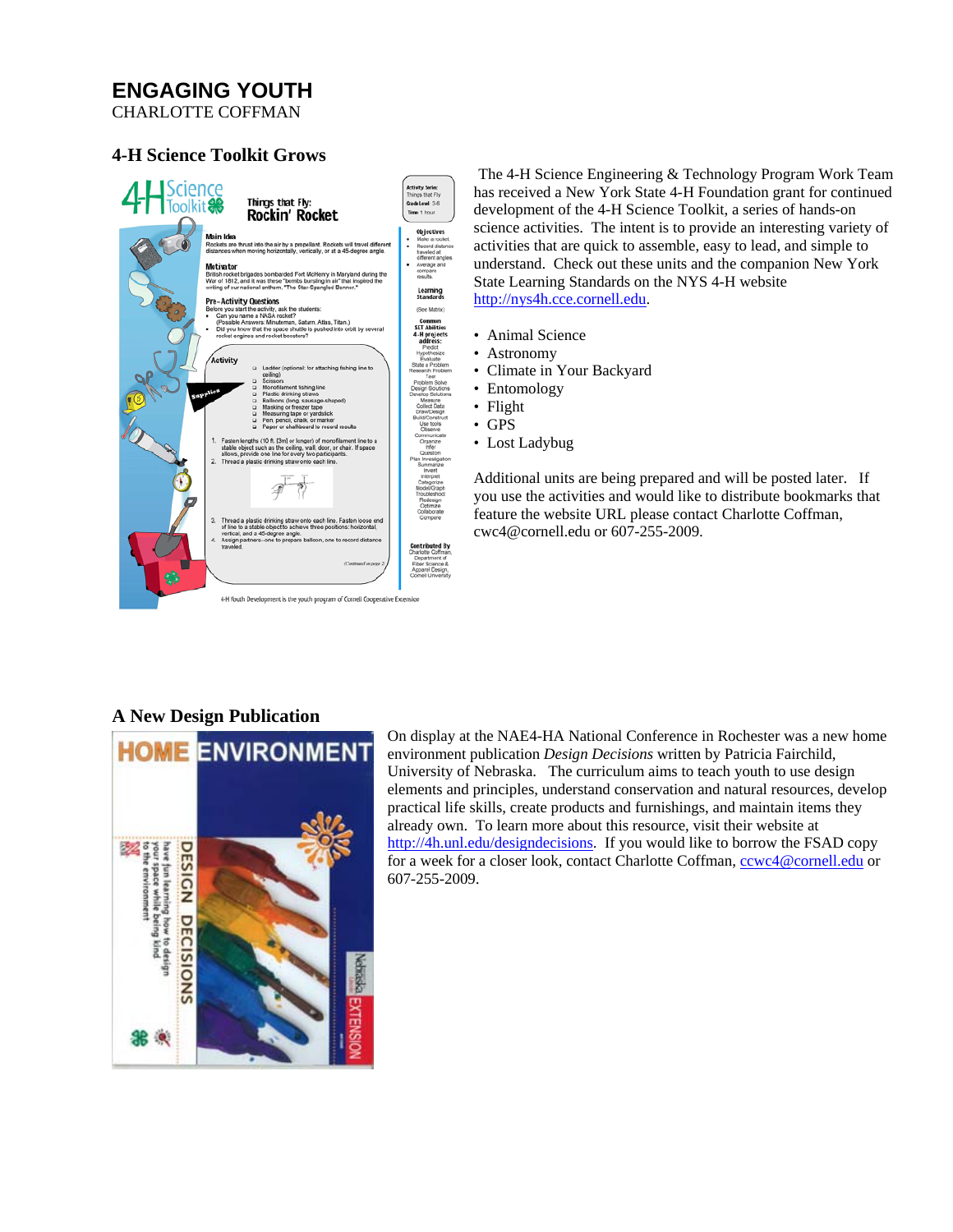### **FSAD Freebies -** *Offer good while supplies last.*

Exploring Clothes from Cultures Around the World

Jan Scholl, Pennsylvania State University, noted that several NY 4-H educators were enrolled in her seminar at the NAE4-HA Conference in Rochester. She had a few extra copies of the publication *Exploring Clothes from Cultures Around the World* and has offered those to me for distribution. If you are interested in receiving one free copy, contact Charlotte Coffman, cwc4@cornell.edu or 607-255-2009.



# **EXPLORING FABRICS/FIBERS**

# **MUCH ADO ABOUT FABRICS**

MARLEY LUBIN\*

It is exciting news when a German unknown bests U.S. Olympic swimmer Michael Phelps. Both headlines and excitement were in abundance at the World Swimming Championships in Rome last July when Superman Michael Phelps was blown away by Paul Biedermann in the 200-meter freestyle competition. Biedermann's time was 1 minute 42 seconds, almost 0.9 seconds *under* Phelps' previous world record. But is Biedermann the new super swimmer or was he wearing the new super swimsuit?

Beidermann was wearing an Arena X-glide swimsuit, while Phelps' was in his trusty Speedo LZR Racer. Is there really a difference? Well if the race is down to a millisecond – *Yes there is*. Let's compare the two suits: The Speedo LZR Racer is made of woven elastane-nylon and polyurethane. Introduced in February 2008, this suit was worn by Phelps and many others at the Beijing Olympics – a record 94% of all swimming races were won by competitors who wore the Speedo LZR Racer. A high compression suit, the Racer helps maintain the swimmer's body in a hydrodynamic position and creates greater buoyancy. Strategically placed panels reduce the drag that occurs while swimmers are moving through water. The Arena X-glide suit is coated in polyurethane, and like the Speedo LZR, reduces drag, increases buoyancy and repels water. However, the Arena X-glide is said to be more like a wetsuit, and probably more buoyant than its counterpart. The suit covers the torso and legs, so less skin is exposed to the water.

After the loss to Biedermann, who also set a new world record in the 400-meter, Phelps' coach Bob Bowman threatened that Phelps would not be swimming until the new suit is banned by FINA, the international governing body of swimming, diving, water polo, synchronized swimming and open water swimming. Accordingly, FINA has passed a ban for 2010 on *all high-tech bodysuits*, including the Arena X-glide and the Speedo LZR suits. The ruling goes into effect January 2010, although the panel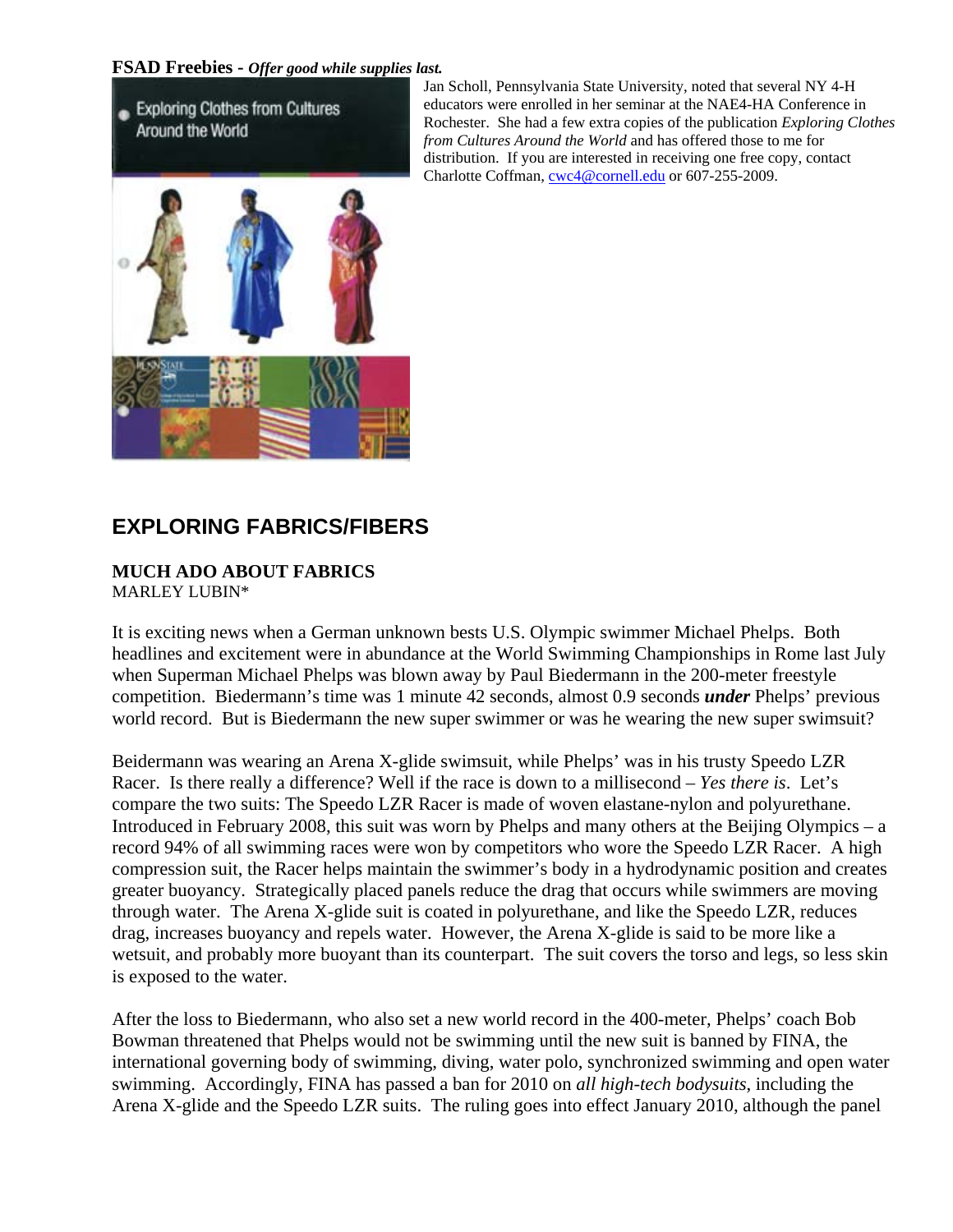admits that it might take some for manufacturers to get on board.

Resources:

- 1. Gaylord, C. and Heining, A., High-tech suits (and Phelps) put the drama back in swimming, Christian Science Monitor. August 16, 2009.
- 2. Michaelis, V. As times plunge, new suits' enhancing affects spur debate, USA Today. Online <http://www.usatoday.com/sports/olympics/2009-07-21-effects\_N.htm>
- 3. Wikipedia: Arena X-Glide. Online <http://en.wikipedia.org/wiki/Arena\_X-Glide>
- 3. Wikipedia: LZR Racer. Online <http://en.wikipedia.org/wiki/LZR\_Racer>

# **RECALLING TRADITIONS**

#### **THE POWERFUL PANTSUIT**  MARLEY LUBIN\*

It seems like only yesterday when Hilary Clinton was running in the Democratic primaries, brightening her speeches with her vibrant pantsuits. Although some people were amused at her never-ending supply, the pantsuit holds a special place in the history of women's fashion. Surprisingly, women only began wearing pantsuits in the  $20<sup>th</sup>$  century.

In the 1920s, Coco Chanel pioneered a very masculine version of ladies' pants, a look that was popularized later by a few famous actresses like Katherine Hepburn. It wasn't until 1966, however, when Yves Saint-Laurent designed "Le Smoking," a tuxedo suit for women, that the pantsuit became truly accepted. This first formal pantsuit for women was genderless, sophisticated, and simple. It was more than an influential fashion statement; it spoke of a changing society and the changing role of women. During the 1980s, the woman's business suit became a symbol of power. The large shoulder pads gave women's jackets a strong, confident, masculine appearance — the perfect fashion for women heading into the workforce.

The pantsuit is still a must for every woman's wardrobe. Designers such as Marc Jacobs continue to show pantsuits for women on the runway. Classic styles in all black are both flattering and professional, and can be paired with heels and a feminine top for more casual wear. Pantsuits are practical, too. They are comfortable for cold and windy climates, allow for greater movement, and stay in style longer than skirts and dresses.

Saint Laurent may have expressed it best, "For a woman, Le Smoking is an indispensable garment with which she finds herself continually in fashion, because it is about style, not fashion. Fashions come and go, but style is forever."

Resources:

- 1. Robbins, McLean. The Politics of Fashion, Washingtonian. Online at http://www.washingtonian.com/blogarticles/Style/shoparound/10454.html
- 2. Tortora, P. and Eubank, K. Survey of Historic Costume, Third Edition, Fairchild Publications, NY. 1998.
- 3. The Well Suited Pants Suit, AllSands. Online http://www.allsands.com/Fashion/pantsuitsfashio\_gz\_gn.htm